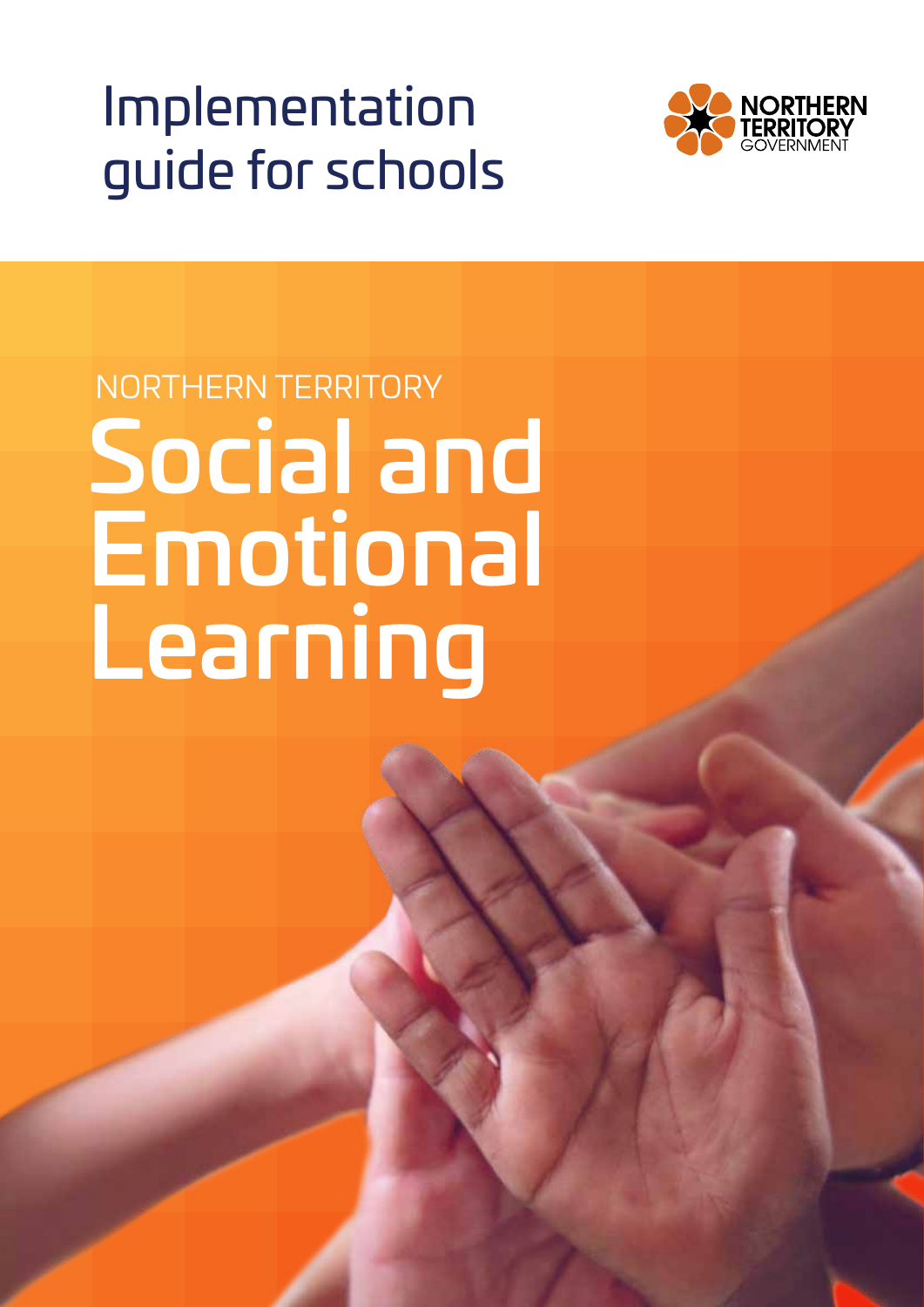## <span id="page-1-0"></span>Acknowledgement of Country

The Northern Territory Department of Education respectfully acknowledges the Aboriginal people as the traditional owners of the land now known as the Northern Territory.

Aboriginal and Torres Strait Islander people are advised that this material may contain images or names of people who have since died.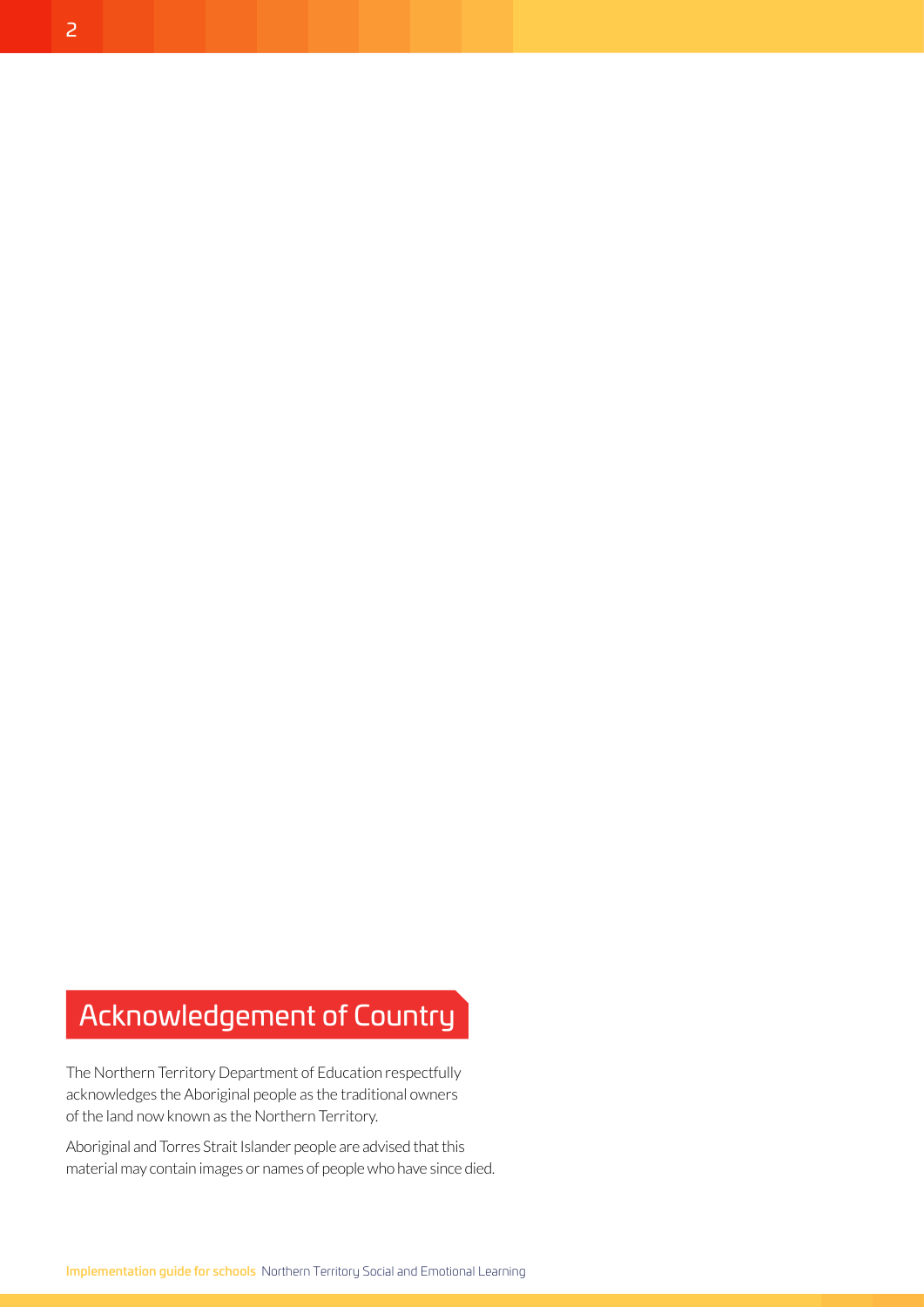## **Contents**

| Linking Resilience, Rights and Respectful Relationships<br>learning materials and the NT SEL Supplementary Resources 4 |  |
|------------------------------------------------------------------------------------------------------------------------|--|
|                                                                                                                        |  |
|                                                                                                                        |  |
|                                                                                                                        |  |
|                                                                                                                        |  |
|                                                                                                                        |  |
|                                                                                                                        |  |
|                                                                                                                        |  |
|                                                                                                                        |  |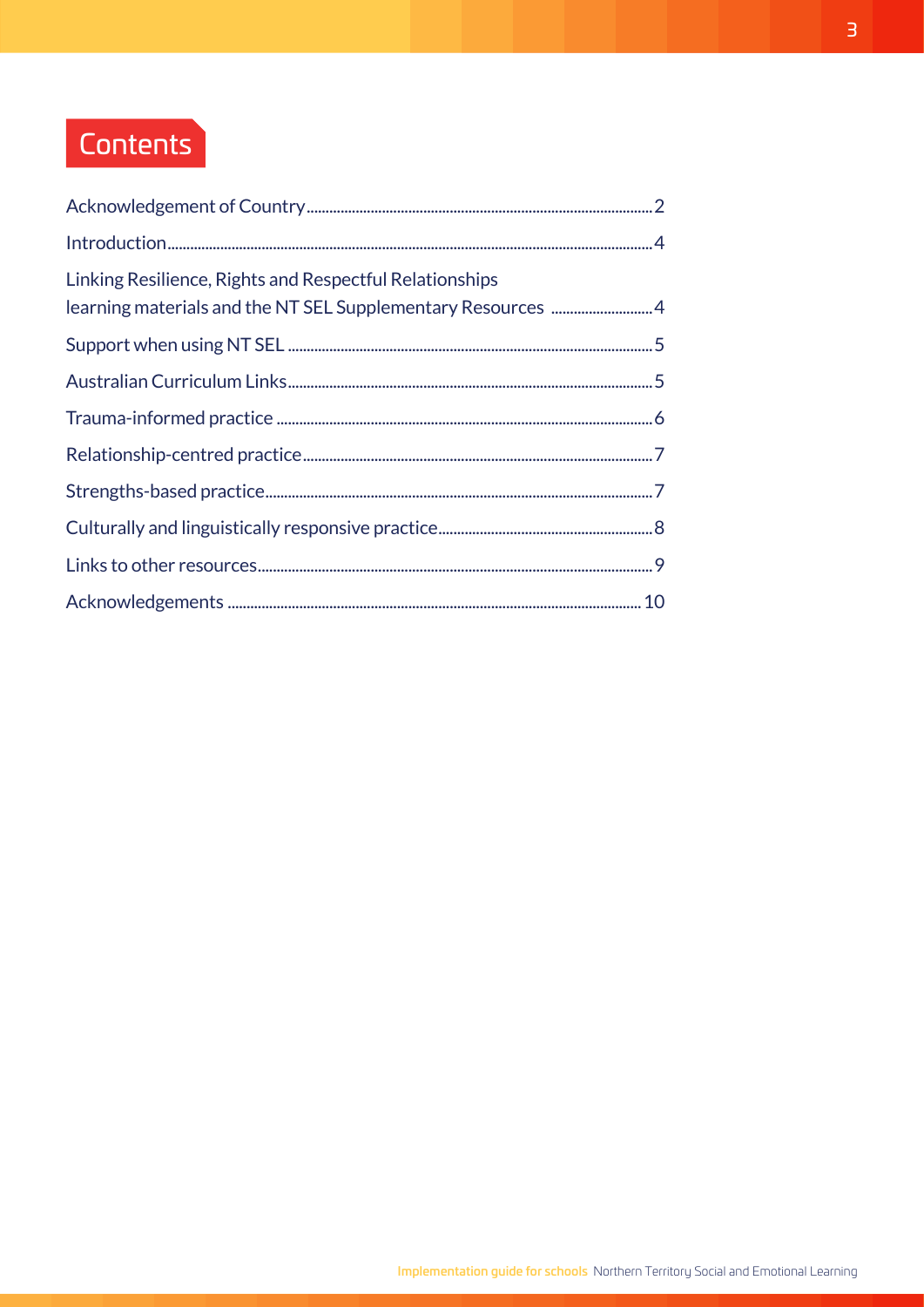## <span id="page-3-0"></span>Introduction

Social and Emotional Learning (SEL) can help students learn the competencies and skills they need to build resilience and effectively manage their emotions, behaviours and relationships with others<sup>1</sup>. SEL is most effective when it is evidence based and is taught by school staff in a way that is age appropriate and has sequenced progressions<sup>2</sup>. .

Northern Territory Social and Emotional Learning (NT SEL) refers to the combined use of:

- **Resilience, Rights and Respectful Relationships**  learning materials produced by the Victorian Department of Education and Training. This is the core teaching resource.
- **NT SEL Supplementary Resources.** These are support resources that are used in conjunction with the Resilience, Rights and Respectful Relationships learning materials.

Together, the two resources support the social and emotional learning of senior years, middle years, primary years and early years students. Educators may differentiate and adapt the activities in the resources to suit the school and the learning needs of the students.

The resources provide all students with opportunities to identify and rehearse the skills involved in selfawareness, self-management, social awareness and social management, alongside skills in intercultural understanding. The resources embed a proactive approach to wellbeing, integrated with curriculum and behaviour strategies to support students to thrive in the Northern Territory's uniquely multicultural context. These skills help students to build connections with each other, their school and their communities.

Aboriginal and Torres Strait Islander education workers, assistant teachers and teachers are encouraged to work alongside classroom teachers to implement NT SEL.

The Resilience, Rights and Respectful Relationships learning materials can be downloaded at

## **http://fuse.education.vic.gov.au/ResourcePackage/ ByPin?pin=2JZX4R**

The NT SEL Implementation Guide and Supplementary Resources can be accessed at

#### **https://education.nt.gov.au/education/support-for-teachers**

## Linking Resilience, Rights and Respectful Relationships learning materials and the NT SEL Supplementary Resources

Educators may follow the sequential lessons of the core resource, Resilience, Rights and Respectful Relationships learning materials, and adapt these resources as appropriate to extend student learning. The key topic areas of emotional literacy, personal strengths, positive coping, problem-solving, stress management, help-seeking, gender and identity, and positive gender relations.

The table below outlines how the two resources are used together.

| <b>Resilience, Rights and</b><br><b>Respectful Relationships</b><br>learning materials | <b>NT SEL Supplementary</b><br><b>Resources</b> |
|----------------------------------------------------------------------------------------|-------------------------------------------------|
| Foundation                                                                             | NT SEL Supplementary                            |
| $level 1-2$                                                                            | Resources, Early Years                          |
| $level 3-4$                                                                            | NT SEL Supplementary                            |
| $level 5-6$                                                                            | Resources, Primary Years                        |
| $level 7-8$                                                                            | NT SEL Supplementary                            |
| $level 9-10$                                                                           | Resources, Middle Years                         |
| $level 9-10$                                                                           | NT SEL Supplementary                            |
| l evel 11-12                                                                           | Resources, Senior Years                         |

NT SEL Supplementary Resources contain a guide that identifies where the activities can be taught alongside the Resilience, Rights and Respectful Relationships learning materials. These can be selected by educators to suit the social and emotional needs of their students. Links to further resources are in the back of this guide.

Schools are encouraged to further contextualise Resilience, Rights and Respectful Relationships and NT SEL to meet the needs of their respective students and communities.

<sup>1</sup> Department of Education and Training, Victoria (2018)

<sup>2</sup> Durlak et al. (2011)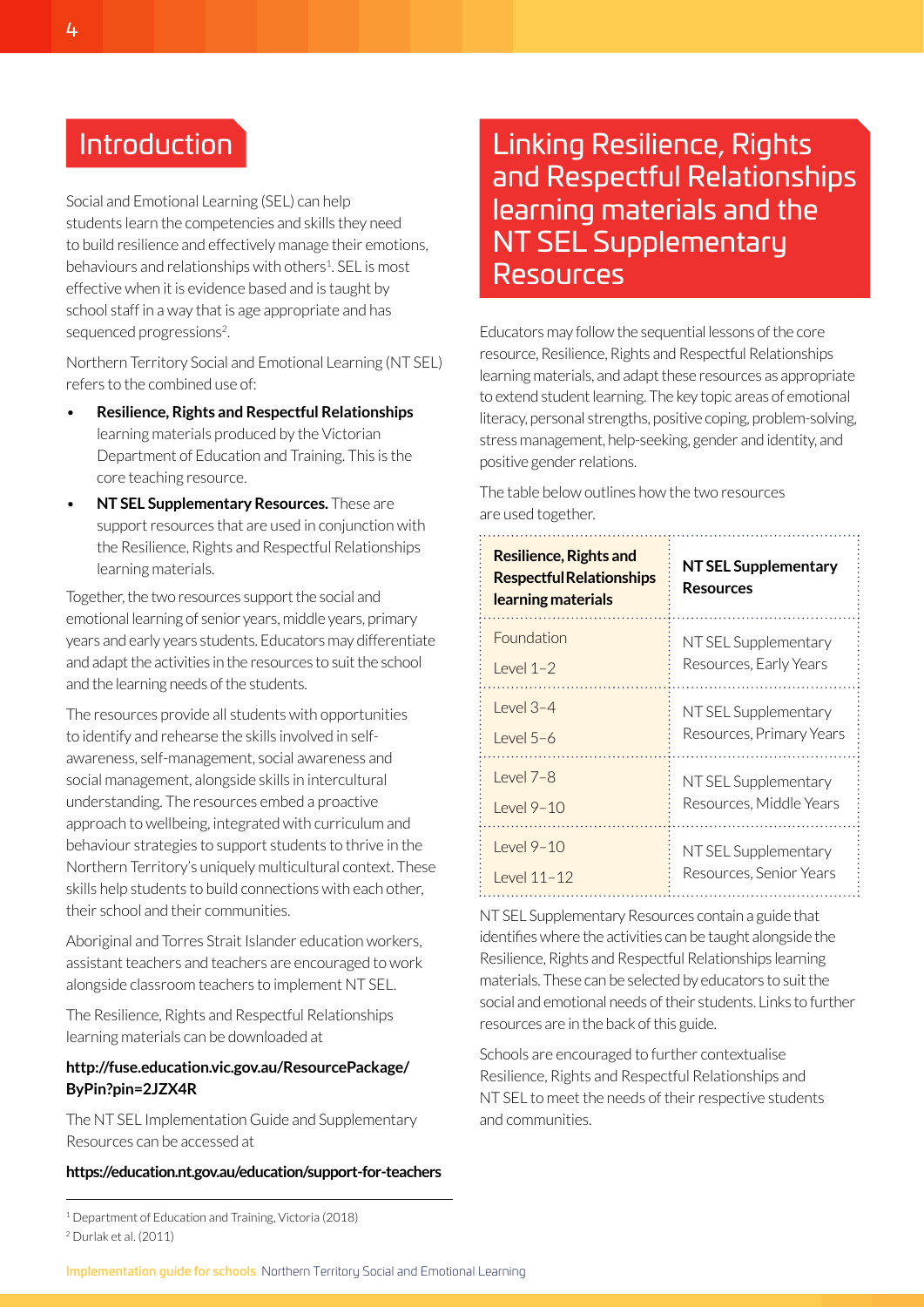<span id="page-4-0"></span>

## Support when using NT SEL

The Department of Education Student Wellbeing and Inclusion is available to support schools in the implementation and contextualisation of NT SEL into the school's current approach to wellbeing through consultation and professional learning opportunities. The team can be contacted by email at **wellbeing.doe@nt.gov.au**

## Australian Curriculum Links

## General Capabilities

The Resilience, Rights and Respectful Relationships learning materials are linked to the Victorian Curriculum. The NT SEL Supplementary Resources align to the Australian Curriculum's general capabilities (personal and social capability, intercultural understanding, ethical understanding, and critical and creative thinking). These targeted activities enhance and develop skills at age-appropriate year levels.

General capabilities link with learning areas and crosscurriculum priorities to encompass knowledge, skills, behaviours and dispositions that assist students to live and work successfully in the 21st century.

The development of personal and social capability is a foundation for learning and citizenship. It is informed by students' experiences and expressions of various connections, including connection with self, other

students and school. It also relates to a student's ability to participate effectively within their school community.

Intercultural understanding combines skills in personal, interpersonal and social knowledge. Students enhance their own cultural perspectives, learning to value and view culture critically while considering others through their interactions with people, texts and contexts across the curriculum. Intercultural understanding encourages connections, builds on shared interests and develops abilities to negotiate or mediate differences, while developing students' abilities to communicate, empathise and analyse experiences critically with people of different cultures and backgrounds.

Intercultural understanding stimulates a student's interest in the lives of others. It cultivates values and dispositions such as curiosity, care, empathy, reciprocity, respect, responsibility, open-mindedness and critical awareness. These skills support new and positive intercultural behaviours.

The three dispositions—expressing empathy, demonstrating respect and taking responsibility have been identified as critical to the development of intercultural understanding in the Australian Curriculum.

## Health and Physical Education (HPE) curriculum

The resources link to the Australian Curriculum HPE units within the personal, social and community health strands. Educators can use the activities to inform planning and assessment of health. However, the resources should not reduce the explicit teaching of health education at any year level.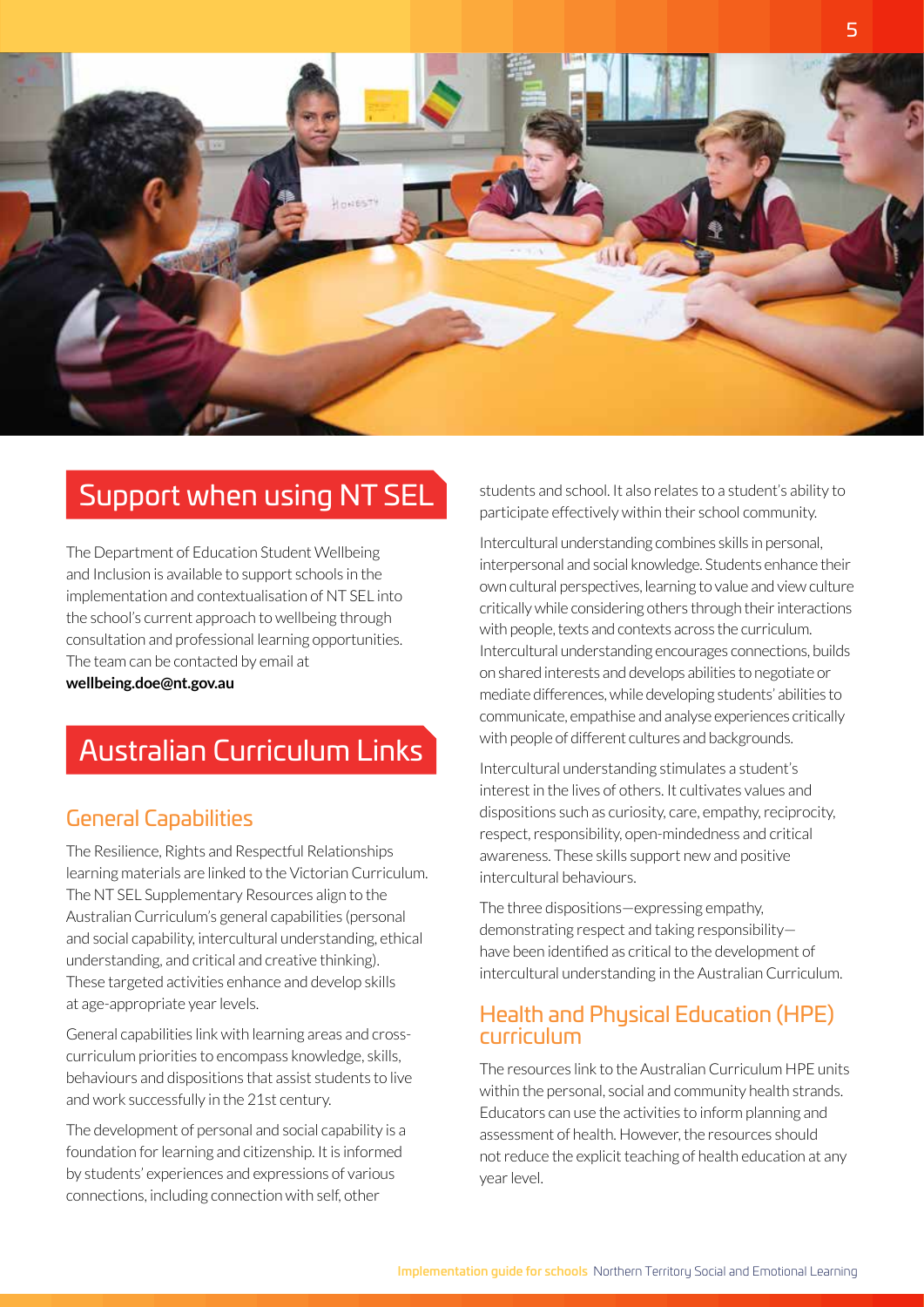<span id="page-5-0"></span>

## Trauma-informed practice

Trauma-informed practice understands the personal, family, community, intergenerational and historical dimensions of trauma; its impact on cognitive and emotional development and social functioning, and the potential for growth. It includes the understanding that student behaviours can be reactions to trauma or coping strategies rather than defiance or lack of respect.

Trauma-informed schools do not focus on individual students, they embed principles of choice and safety such that any student who is experiencing the effects of trauma (interpersonal, intergenerational, singular event or from the past or the present) is supported.

Trauma-sensitive teaching practices understand the developmental differences, lowered capacity and vulnerability students with trauma experience. Educators use this lens to make decisions relating to curriculum and pedagogical design to support all learners' needs.

Establishing clear communication lines with families, keeping staff turnover to a minimum and including families in the school community is found to support traumainformed practices.3

## In practice, this includes:

- understanding the impact of trauma on learning and development, including cognitive functioning, emotional regulation and interpersonal relationships
- understanding behaviours as physiological reactions to trauma are often well-utilised coping strategies; for example, behaviours seemingly defiant or demonstrating lack of respect may be a response to trauma
- establishing within the classroom context a shared understanding of the concept of confidentiality when sharing stories with peers, however, teachers should monitor group discussions to support students in alignment with any mandatory notification requirements
- consistent classroom routines, expectations and responses, collaboration and transparency
- establishing a right to pass during classroom conversations
- providing alternative roles that are still participatory; for example, observer or judge for students who require additional support
- using the activities provided as a guide and inviting students to generate their own
- providing opportunities for multi-sensory learning
- staff modelling self-regulation by verbally self-talking or demonstrating coping strategies, such as deep breathing
- collaborating with students/families on positive coping strategies.

<sup>3</sup> Dwyer, J, O'Keefe, Scott, P and Wilson, L (2012). Trauma and young children – a caring approach project.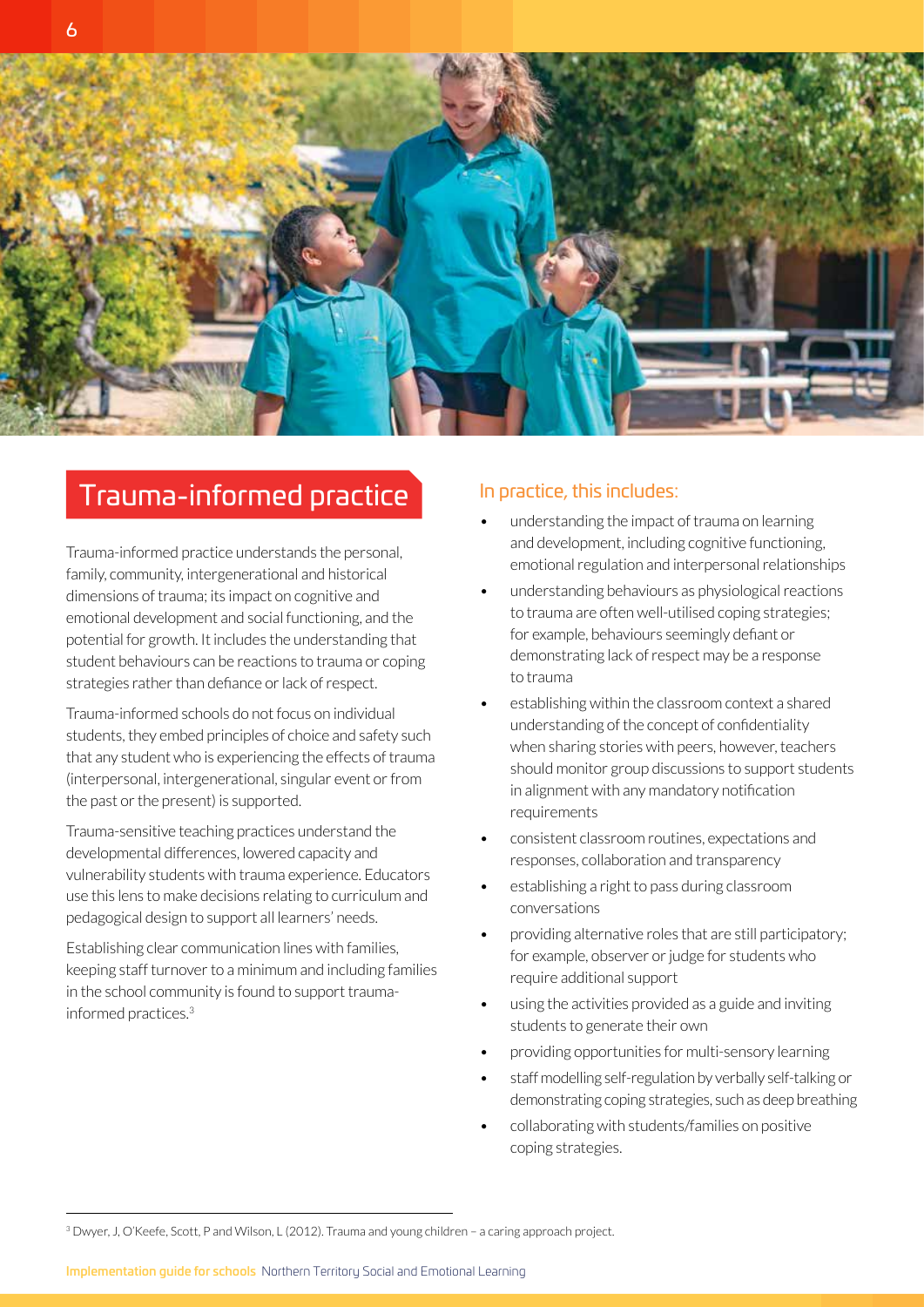## <span id="page-6-0"></span>Relationship-centred practice

Relationship-centred practices establish collaborative relationships and safe school environments that prioritise student voice and seek to equalise power imbalances. This practice requires knowing the experiences, interests and needs of each student in order to plan together ways to achieve the changes that will lead towards the outcomes to which students aspire.

## In practice, this includes:

- developing mutually respectful relationships where there is a shared understanding of roles and responsibilities and an emphasis on respectful communication and trust
- ensuring Educators understand and develop the skills each student needs to succeed at school
- being student centred and encouraging student voice (student perspectives and input), which empowers students to develop skills in responsibility, agency and self-directed learning
- providing students with an opportunity to give feedback on what activities they enjoyed, why and, equally, which activities they didn't enjoy and why
- reinforcing with students that they know themselves best and therefore will know better than anyone how they feel and how they would prefer to be treated
- being aware of the explicit and implicit messages students are giving.

## Strengths-based practice

Strengths-based practice acknowledges and builds on the existing strengths and abilities of students, families and communities. It is an approach that looks for opportunities to complement and support existing strengths and capacities.

## In practice, this includes:

- valuing everyone equally, focussing on what students can do and building on students' abilities
- describing learning and development respectfully and honestly; not only focussing on positives but acknowledging that people experience difficulties and challenges that require particular attention or assistance
- identifying what is taking place when learning is going well, and not so well, so that pedagogy can be developed, improved and strengthened
- establishing a classroom and whole-school culture where students have opportunities to recognise their own strengths and appreciate the strengths of others
- establishing a classroom culture where there is an understanding that students may experience difficulties and that these challenges are not opportunities for their peers to tease or put them down but rather provide support and encouragement.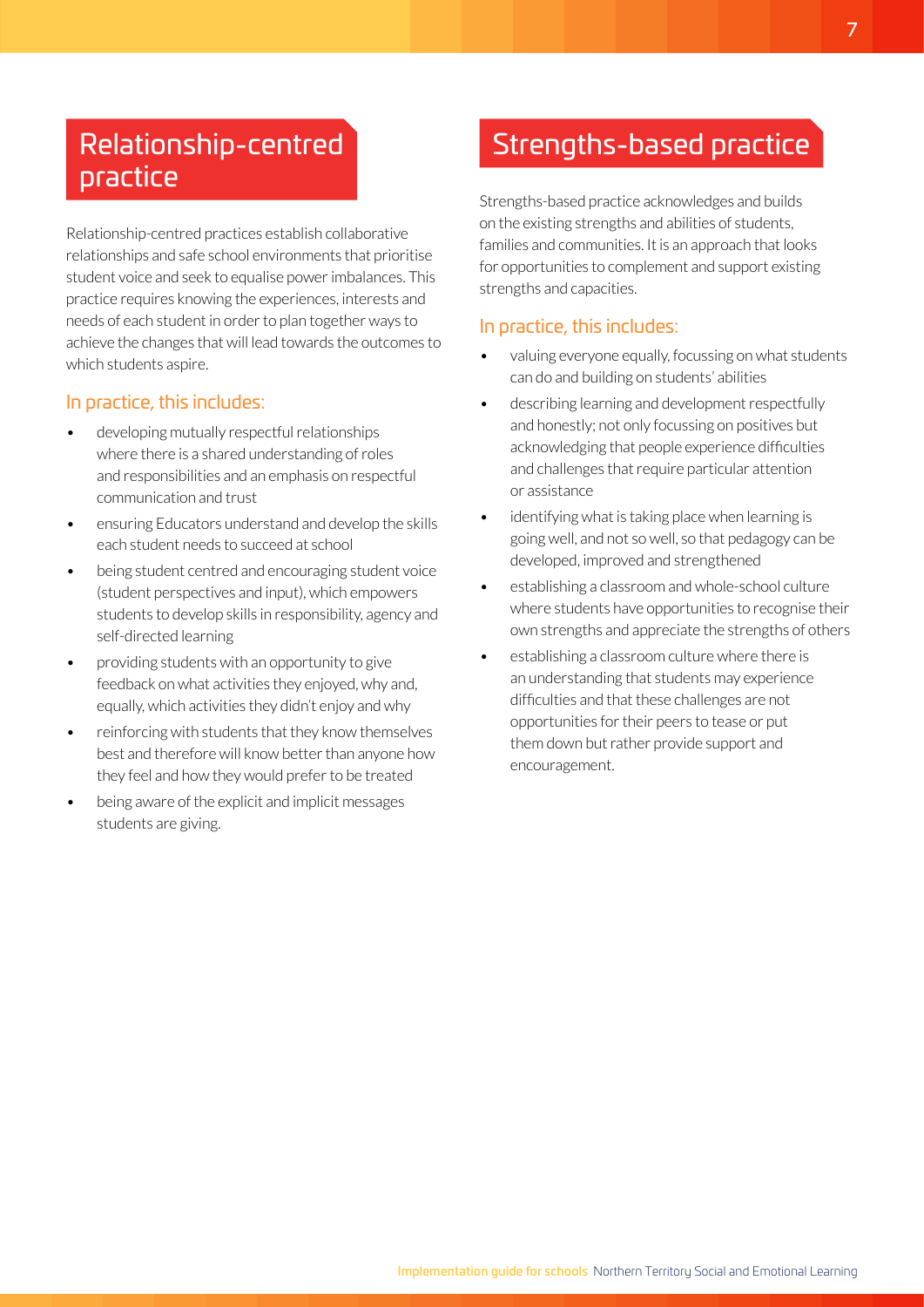<span id="page-7-0"></span>

## Culturally and linguistically responsive practice

Culturally and linguistically responsive practice recognises and values all cultural groups; respects diversity, life experiences and strengths, and encourages pride. Cultural groups may identify themselves by country of origin, faith, belief, age, ability, gender or sexuality.

A consistent message from research is that cultural identity and intercultural understanding should not be separated. Culture, is a starting point for social and emotional wellbeing. For this reason, NT SEL combines personal and social capability with intercultural understanding to respect community feedback and support students to thrive in the uniquely multicultural context of the Northern Territory.

Gender and kinship dynamics should be considered before asking students to participate in group discussion or activities. Educators can ask their principal about who is best placed to help collaborate in culturally responsive planning ahead of time.

## In practice, this includes:

- being aware, respectfully inquisitive and becoming educated in cultural beliefs and practices of the people around you
- seeking advice from local staff or community members about language, body language and social and emotional skills that are learned by students outside the classroom
- having awareness and understanding that the environment and setting may be influenced by many different cultures
- being aware of one's own cultural influences and how these are similar and different from another person's culture
- understanding that different cultures recognise different skills as strengths, and therefore students are likely to have strong skills in a variety of areas. These skills should be acknowledged as important strengths
- critically reflecting on practice to limit the influence of one's own cultural bias
- sharing power relationships between home, school and community
- being connected to the experiences of students, incorporating local environments and community knowledge
- seeking advice from local staff or community members to ensure all information is available to appropriately meet students' needs
- encouraging student-centred practice; integrating the principles and practices of two-way or both-ways learning into planning.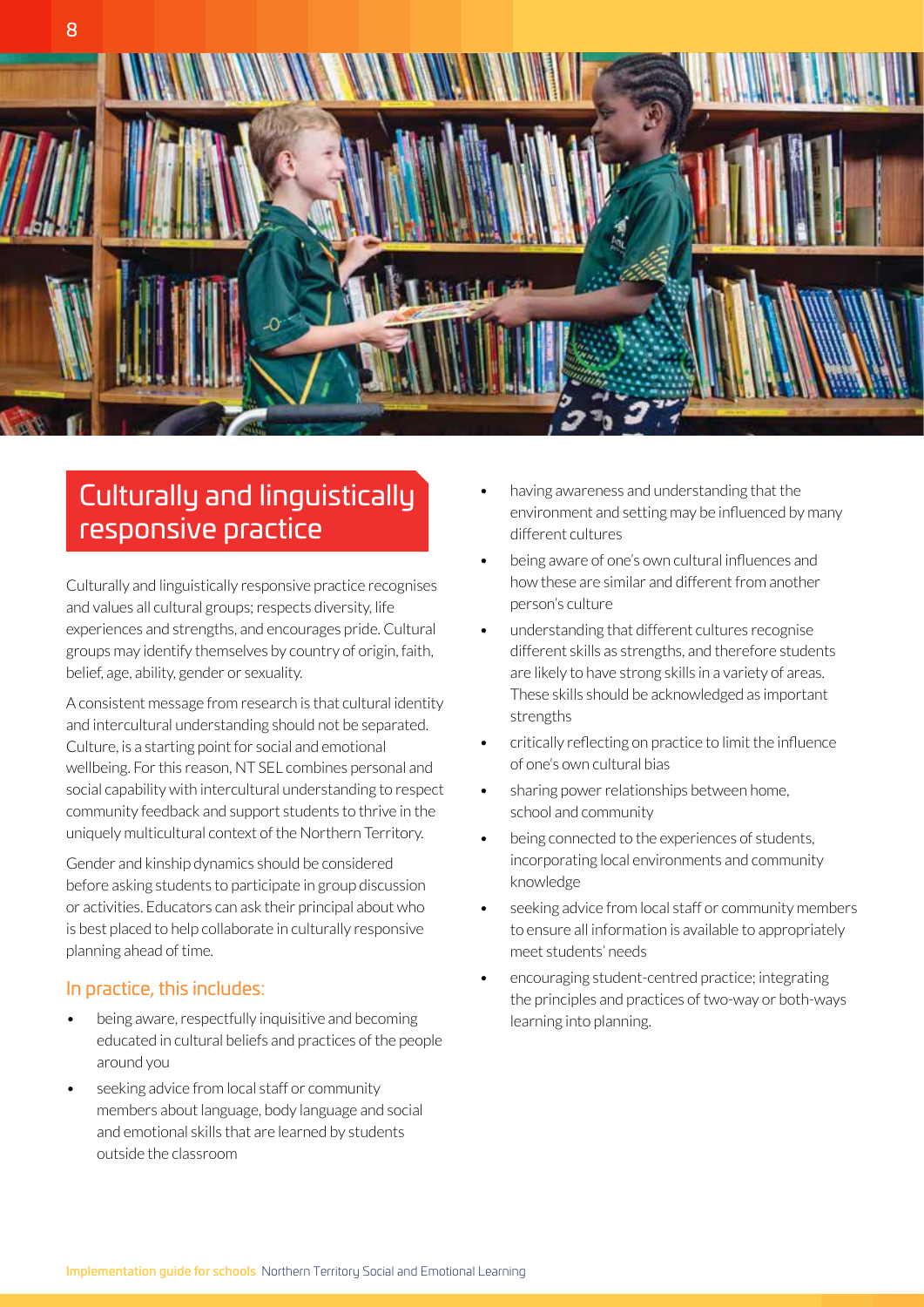## <span id="page-8-0"></span>Links to other resources

## **Kids Matter – [https://www.kidsmatter.edu.au/primary/](https://www.kidsmatter.edu.au/primary/resources-schools) [resources-schools](https://www.kidsmatter.edu.au/primary/resources-schools)**

– mental health and wellbeing framework for primary schools and is proven to make a positive difference to the lives of Australian children.

Kids Matter Primary provides the methods, tools and support to help schools work with parents and carers, health services and the wider community to nurture happy, balanced kids.

#### **Mind Matters –<https://www.mindmatters.edu.au/>**

– mental health initiative for secondary schools that aims to improve the mental health and wellbeing of young people. It is a framework in that it provides structure, guidance and support while enabling schools to build their own mental health strategy to suit their unique circumstances. Mind Matters provides school staff with blended professional learning that includes online resources, face-to-face events, webinars and support.

## **St. Luke's Innovative Resources – <https://innovativeresources.org/>**

– strengths-based conversation building resources.

#### **Play Is The Way® –<https://playistheway.com.au/>**

– practical methodology for teaching social and emotional skills using guided play, classroom activities and an empowering language.

#### **Brain Gym – <https://braingym.org.au/>**

– lifelong educational, movement-based program that uses simple movements to integrate the whole brain, senses and body, preparing the participant with the physical skills they need to live and learn more effectively.

#### **Rhythm2Recovery –<https://rhythm2recovery.com/>**

– therapeutic programs and professional development that utilise fun and engaging rhythmic musical activities to support social and emotional development. Based on the latest neuro-science, this approach has been shown to support increased emotional regulation, improved social connection and reduced levels of anxiety and other elements of psychological distress.

#### **You Can Do It! – <https://youcandoiteducation.com.au/>**

– resources and training programs designed to strengthen the personal, social and performance capabilities of people of all ages.

## **SenseAbility – [https://www.beyondblue.org.au/healthy](https://www.beyondblue.org.au/healthy-places/secondary-schools-and-tertiary/senseability/download-sensibility)[places/secondary-schools-and-tertiary/senseability/](https://www.beyondblue.org.au/healthy-places/secondary-schools-and-tertiary/senseability/download-sensibility) [download-sensibility](https://www.beyondblue.org.au/healthy-places/secondary-schools-and-tertiary/senseability/download-sensibility)**

– strengths-based resilience program designed for those working with young Australians aged 12–18 years. It consists of a suite of modules developed to enhance and maintain emotional and psychological resilience.

#### **The Resilience Project – [https://theresilienceproject.](https://theresilienceproject.com.au) [com.au](https://theresilienceproject.com.au)**

– combines personal storytelling, events, programs, and academic skills coaching to motivate and support students as they experience the setbacks that are a normal part of a rigorous education. The project helps students learn from failure and hope to instil a sense of belonging and bravery. The goal is to help change the perception of failure from something to be avoided at all costs to something that has meaning, purpose and value.

#### **headspace – <https://www.headspace.org.au/>**

– is the National Youth Mental Health Foundation providing early intervention mental health services to 12-25 year olds, along with assistance in promoting young peoples' wellbeing.

#### **Beyond Blue –<https://www.beyondblue.org.au/>**

– is an Australian independent non-profit organisation working to address issues associated with depression, suicide, anxiety disorders and other related mental disorders.

#### **Smiling Mind –<https://www.smilingmind.com.au/>**

– a non for profit web and application based meditation program developed by psychologists and educators to help build healthy minds, engaged classrooms and mindful learning environments.

## **Reach Out – [https://au.reachout.com/articles/how-to](https://au.reachout.com/articles/how-to-practise-mindfulness)[practise-mindfulness](https://au.reachout.com/articles/how-to-practise-mindfulness)**

– instructions on how to practice mindfulness.

#### **Interoception 101 – [http://web.seru.sa.edu.au/pdfs/](http://web.seru.sa.edu.au/pdfs/Introception.pdf) [Introception.pdf](http://web.seru.sa.edu.au/pdfs/Introception.pdf)**

– resource to help develop the internal sensory system to improve self-regulation and social interactions.

## **Playworks – [https://www.playworks.org/resource/](https://www.playworks.org/resource/twelve-games-to-teach-students-social-emotional-learning/) [twelve-games-to-teach-students-social-emotional](https://www.playworks.org/resource/twelve-games-to-teach-students-social-emotional-learning/)[learning/](https://www.playworks.org/resource/twelve-games-to-teach-students-social-emotional-learning/)**

– 12 games to teach students social-emotional learning.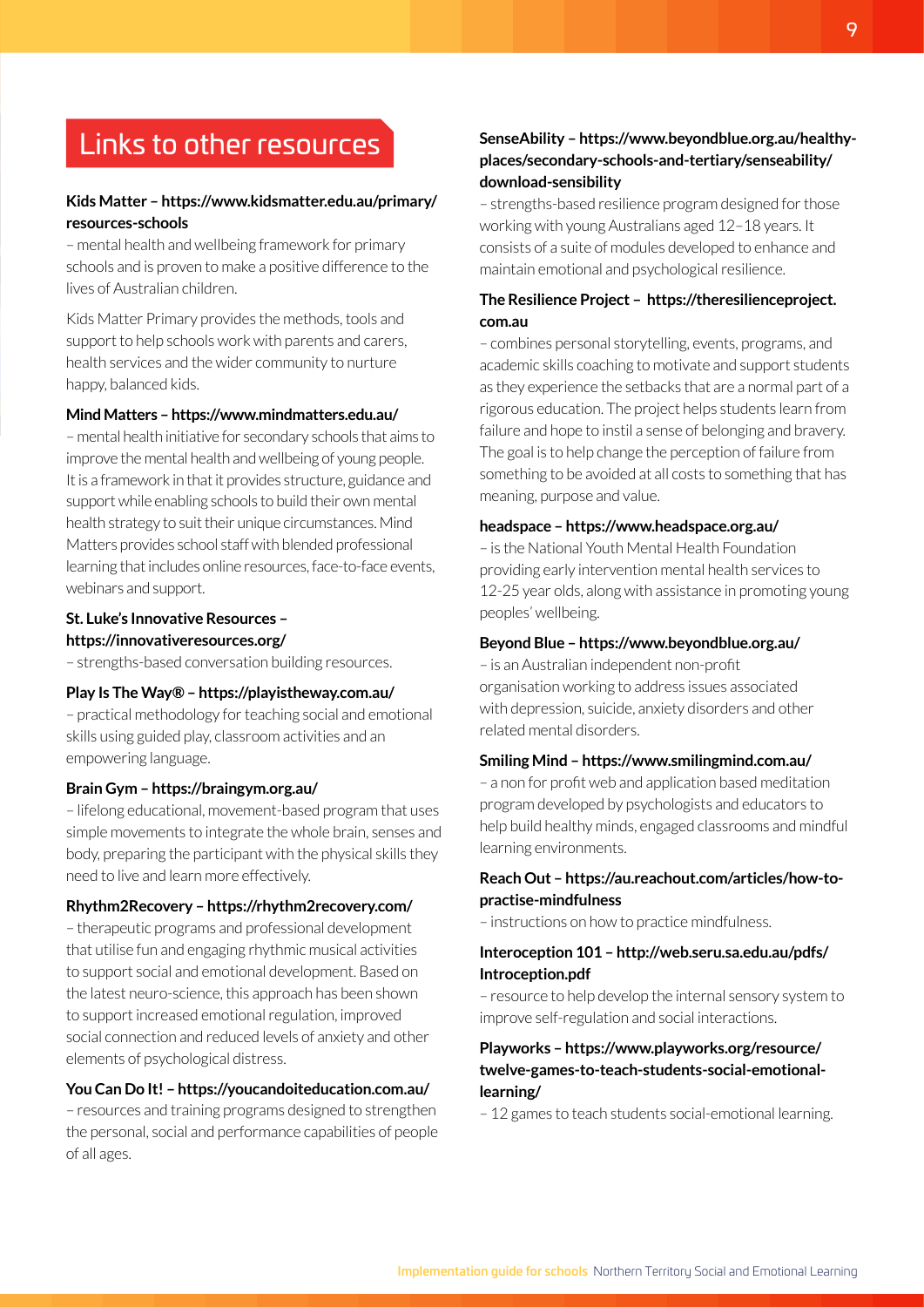<span id="page-9-0"></span>

## ACKNOWLEDGEMENTS

The Northern Territory Government Department of Education would like to acknowledge:

- the state of Victoria Department of Education and Training for permission to use and adapt the social and emotional learning activities from *Building Resilience,* now named *Resilience, Rights and Respectful Relationships*
- the authors of the *Resilience, Rights and Respectful Relationships* program, including:
	- Cahill, H., Beadle, S., Higham, L., Meakin, C., Farrelly, A., Crofts, J. and Smith, K. (2016). *Resilience, Rights and Respectful Relationships: Levels 7-8, 9-10.* http://fuse.education.vic.gov.au/ ResourcePackage/ByPin?pin=2JZX4R
- Cahill, H., Meakin, C., Smith, K, Beadle, S., Farrelly, A., Higham, L. and Crofts, J. (2016). *Resilience, Rights and Respectful Relationships: Foundation, Levels 1-2, 3-4, 5-6.* http://fuse.education.vic.gov. au/ResourcePackage/ByPin?pin=2JZX4R
- Professor Helen Cahill, Youth Research Centre, University of Melbourne Graduate School of Education, for support and advice in the development of NT SEL
- Smiling Mind for the provision of resources and activities.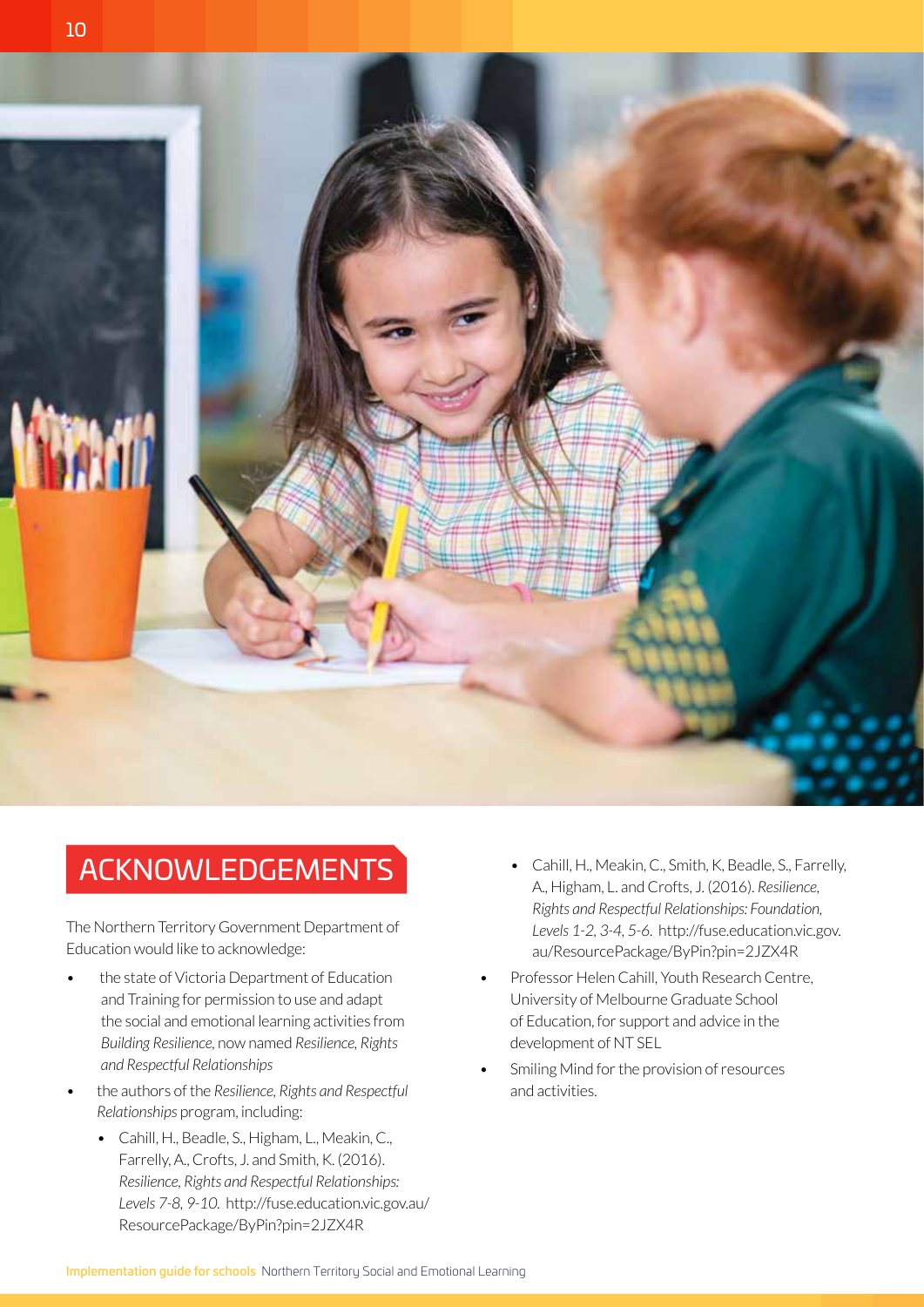The department would also like to acknowledge the leaders, staff, students and communities of the following schools who provided feedback and advice to inform the content and design of NT SEL.

- Alyangula Area School
- Ampilatwatja School
- Anula Primary School
- Batchelor Area School
- Braitling Primary School
- Bulla Camp School (Gudabijin)
- Centralian Middle School
- Clyde Fenton Primary School
- Dripstone Middle School
- Forrest Parade School
- Gillen Primary School
- Girraween Primary School
- Howard Springs Primary School
- Jilkminggan School
- Jingili Primary School
- Kalkaringi School
- Karama Primary School
- Katherine School of the Air
- Katherine South Primary School
- Kintore Street School
- Lajamanu School
- Lake Evella School
- Larapinta Primary School
- MacFarlane Primary School
- Manunda Terrace Primary School
- Manyallaluk School
- Milikapiti School
- Milyakburra School
- Minyerri School
- Moulden Primary School
- Nhulunbuy High School
- Nhulunbuy Primary School
- Nightcliff Middle School
- Nightcliff Primary School
- Numbulwar School
- Parap Primary School
- Pine Creek School
- Ramingining School
- Robinson River School (Mungoorbada)
- Palmerston College (formerly Rosebery Middle School)
- Ross Park Primary School
- Sadadeen Primary School
- Sanderson Middle School
- Shepherdson College (Galiwin'ku)
- Taminmin College
- Tennant Creek High School
- Tennant Creek Primary School
- Ti Tree School
- Alyarrmandumanja Umbakumba School
- Urapunga School
- Wanguri Primary School
- Wulagi Primary School
- Yirrkala School
- Yirrkala Homelands School
- Yuendumu School